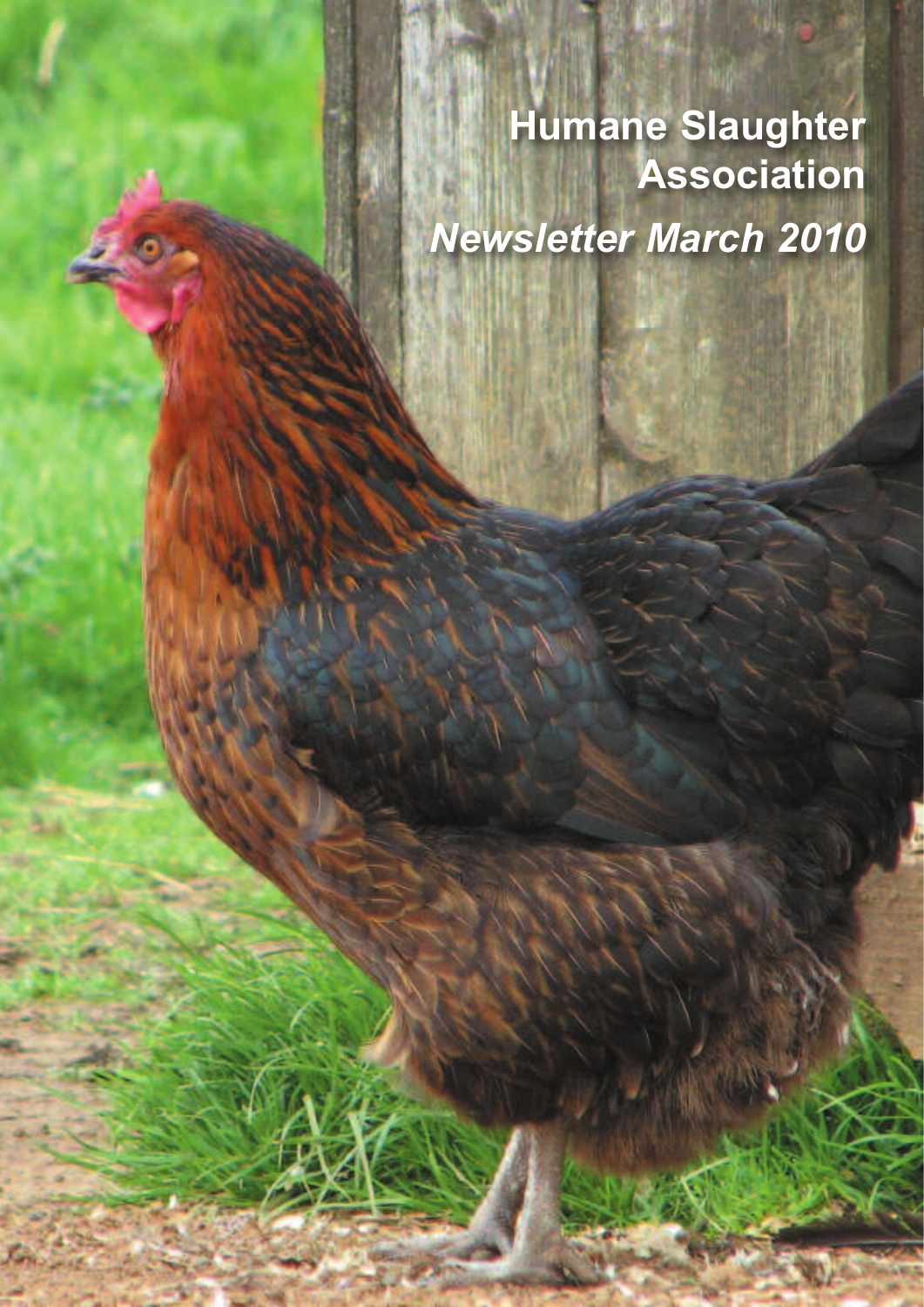### **Chairman's comment**

I have much pleasure in introducing this year's Spring Newsletter which highlights the vital role played by the HSA in so many ways.

Training and research, both areas of work highly valued by members and supporters as shown by replies to the recent survey, continue to prove their effectiveness and importance. The LINK Programme Management Committee's praise of the 'headonly' poultry stunning research project is very pleasing and we look forward to its further development into commercial use. It is also particularly good to see further take-up of training in fish slaughter.

The inaugural Humane Slaughter Award was presented in October to Dr Craig Johnson who also gave a well-received talk at the event on his groundbreaking research on pain in cattle slaughtered without prestunning. Such research is essential to advances in animal welfare and it is important that we encourage such work, including through Dorothy Sidley Memorial Scholarships which continue their success.

A special thank you to all who replied to the Members and Supporters Survey, providing much useful information to help us continue to work effectively in the future.

John H. Pratt

*John Pratt, Chairman*

## **Humane Slaughter Award presentation**

The HSA presented its first Humane Slaughter Award, for recognition of outstanding advances in this field, at a special meeting held at the Farmers Club in London on October 6 2009.

The Award, won by Dr Craig Johnson and his colleagues at Massey University, New Zealand, for groundbreaking research investigating pain in cattle slaughtered without prior stunning, was presented on behalf of the HSA by Professor Christopher Wathes of the Royal Veterinary College, Chairman of the Farm Animal Welfare Council. Included was a £1,000 prize which will be put towards further research in this field.

Prior to the award presentation, Dr Johnson gave a talk on the research and its findings to an audience representing industry, veterinary, scientific, government, animal welfare and other interests. The research used new electroencephalogram analysis technology to investigate the effects of slaughter of cattle by ventral neck cut without prior stunning. Animals were anaesthetised so that no pain was actually felt during the experiments – the EEG analysis showed that pain would have been felt had no anaesthetic been given.

The research was funded by Defra and the New Zealand Ministry of Agriculture and Forestry, and its results have been published in a series of five papers in the New Zealand Veterinary Journal. The work is a very substantial contribution to efforts to change attitudes to preslaughter stunning.

## **HSA 'Chronicle'**

Preparations are already underway to mark the HSA's Centenary in 2011! One of the ways we are doing this is to produce a 'Chronicle' – outlining the highlights, notable achievements and interesting facts from the HSA's long and illustrious history.

You might be able to help in the production of the Chronicle. Any information or photographs suitable for inclusion would be very welcome. We do not have the annual reports for the first decade of the charity or for the years 1924 to 1927, so any information about these periods would be particularly welcome.

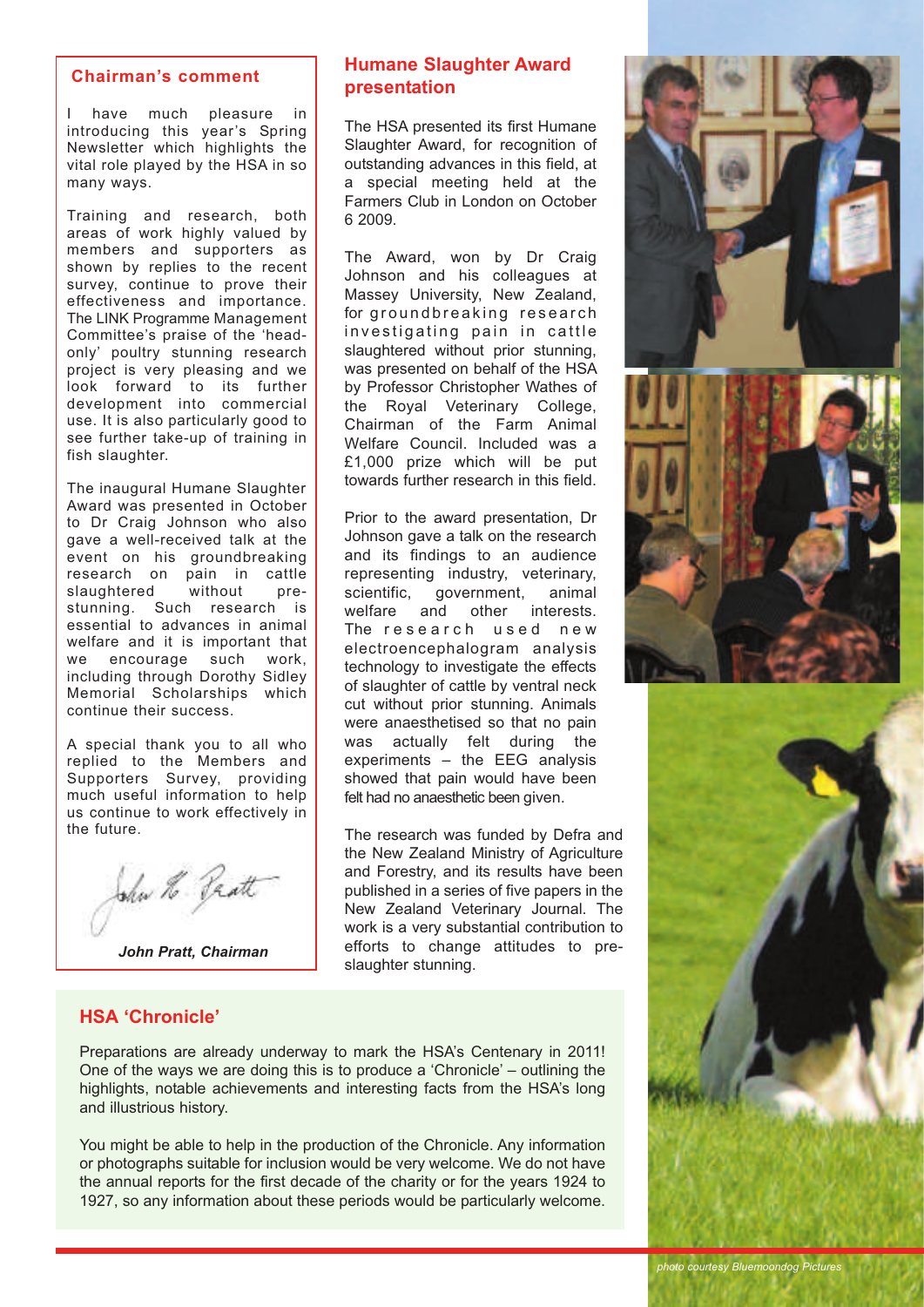

# **Research Update**

### *Electrical waterbath stunning of poultry*

This 18-month 'LINK' project investigating a novel approach to electrical waterbath stunning is now complete. A new 'head-only' technique was developed to address the potential conflict between electrical parameters sufficient to induce immediate and sustained insensibility in birds, and avoidance of carcase damage.

The new technique involves the use of two currents – one across the head to cause immediate insensibility and a smaller one through the body to suppress involuntary wing flapping. Using this method, carcases were found to be of equal or higher quality to those produced with electrical parameters commonly used by industry in standard waterbaths. This novel method provides a humane stun and a good quality carcase. Further studies will investigate how best to implement this approach in a commercial setting.

The project was undertaken by Silsoe Livestock Systems Ltd, the University of Bristol, Cargill Meats and the HSA. It was funded by Defra and the Scottish Government under the Sustainable Livestock Production LINK Programme. The Programme Management Committee considered it "...an outstanding project", awarding a score of 9 out of 10 for scientific content and 10 out of 10 for relevance to the industry.

### *An evaluation of the humaneness of puntilla use in cattle*

In 2009 Georgina Limon Vega, a former Dorothy Sidley Memorial Scholar, received an HSA grant to investigate the welfare of cattle at slaughter in Bolivia. Georgina used a variety of indicators to assess the degree of brain dysfunction in cattle after application of a puntilla – a type of dagger used to sever the spinal cord and incapacitate livestock ready for slaughter. Georgina found that the experience



of the slaughterman was crucial when applying the puntilla. Heavier cattle tended to receive more than one application before they collapsed, and a quarter of all cattle that were examined received more than one application. After use of the puntilla, 91% of cattle showed signs of brain function suggesting they were still conscious and aware of their surroundings.

From an animal welfare perspective, use of the puntilla is of great concern since cattle may not be insensible to fear or pain. However as Georgina states in her report, "the challenge in developing countries is to find the strategy that encourages use of a method which compromises animal welfare as little as possible and at the same time is accessible for everyone". The HSA is currently investigating ways of doing this and, in particular, of making captive-bolt equipment available in Bolivia.

### *New research proposals submitted to Defra*

In response to Defra's call in July 2009 for submissions for its research requirements in animal health and welfare, the HSA in collaboration with other organisations has submitted proposals relating to two of Defra's requirements. Both relate to the welfare of poultry at slaughter; a cost-benefit analysis of methods of culling on-farm; and a study to identify alternatives to electrical waterbath stunning in small-scale processing plants.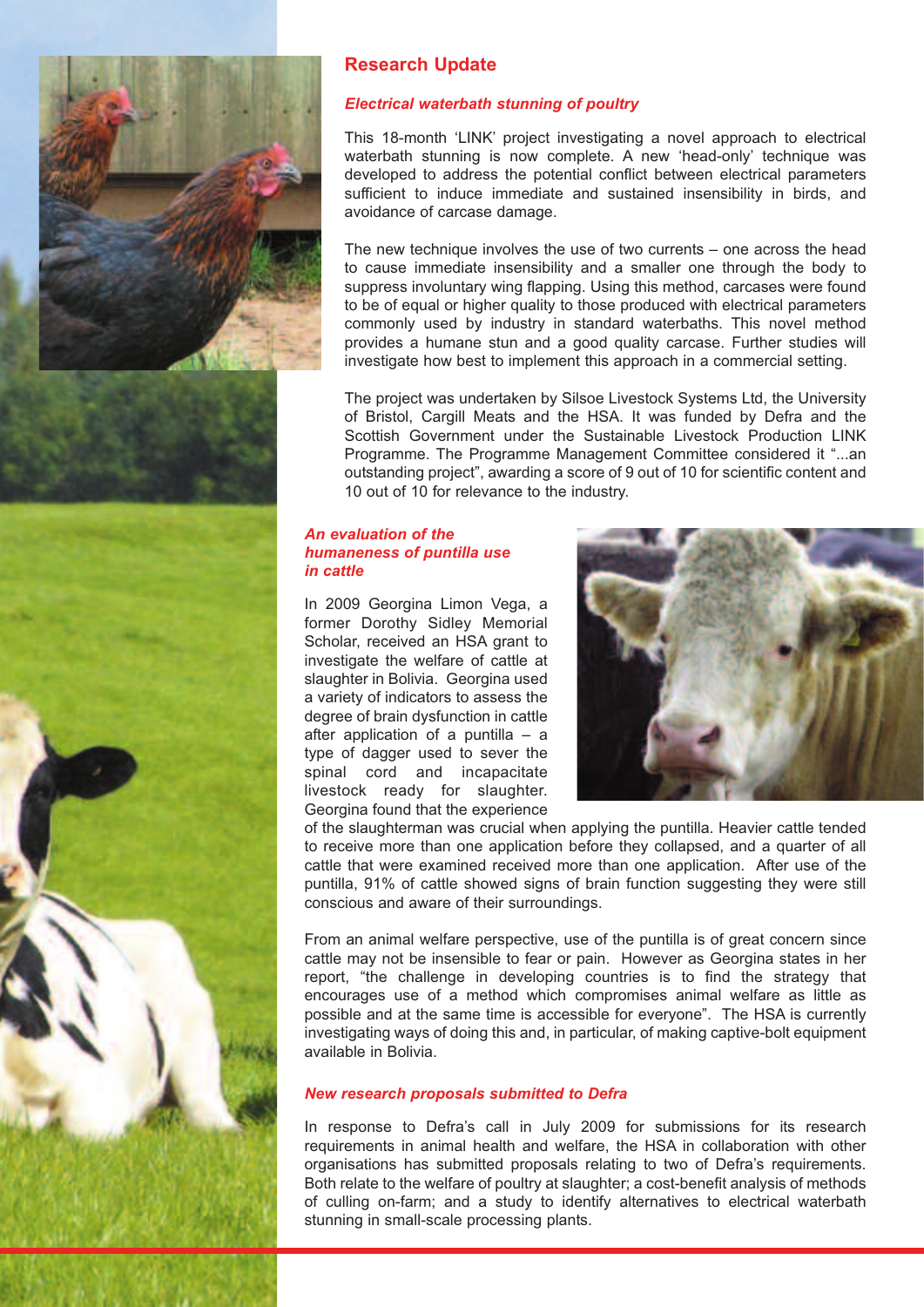## **HSA** *Education & Training*

#### *…for fish farmers*

Training activities have substantially expanded over the last year, and we are pleased that this has included HSA courses relating to farmed fish welfare.

In September 2009 HSA staff delivered a one-day training course, in collaboration with Food Chain Consulting and Auditing (FCCA), to a salmon producer group in Norway. The course, including both theoretical and practical sessions relating to humane harvesting of large salmon and sea trout, was tailored to the company's requirements. It incorporated group discussions and assessment of the company's harvesting process, from food withdrawal and 'crowding' through to slaughter. Fish stunning at the site utilised a dry electrical conveyor system developed in light of a ban on the use of carbon dioxide which came into effect throughout Norway in January 2010.

A training course for a trout farming company in Oban was held in October 2009. The HSA and FCCA trained 20 delegates from multiple farm sites, again with a format tailored to the company's equipment, facilities and stunning system – a pipeline electrical stun/kill system. The HSA made a significant contribution to the development of this type of stunning equipment, now used widely in the British trout industry.

#### *…for slaughterhouse personnel*

The HSA again collaborated with FCCA to provide training to a fully integrated poultry processor in Thailand, including welfare in the hatchery, on-farm and at slaughter. Staff from a UK turkey processor also received training in November 2009 at a two-day course held at Easton College, Norwich in partnership with the HSA and Mr Stephen Lister of Crowshall Veterinary Services (and formerly of the Farm Animal Welfare Council).

Practical training has also included animal handling in the lairage undertaken for a major retailer at two of its red meat processing sites in September 2009 and January 2010, and humane handling and slaughter skills for a pig processor in December last year.

### *…for smallholders*

A further three poultry welfare courses were held for smallholders during the autumn: at Plumpton College in East Sussex, a regular venue for the HSA; at Sparsholt College, Hampshire; and at Kingston Maurward College, Dorset. Training at the latter two venues included instruction for college staff seeking poultry slaughter licences.



## **Meetings with the Farm Animal Welfare Council**

In August 2009 the HSA attended a meeting of fish welfare experts in Edinburgh convened by the Farm Animal Welfare Council's Pig, Poultry and Fish Standing Committee. Discussions reviewed progress in farmed fish welfare since the FAWC report on this subject in 1996. Ideas for future research, possible knowledge gaps and priority areas for welfare improvement were considered, with transport and slaughter a focus of the discussions.

In October 2009 the HSA participated in FAWC's Animal Welfare Contingency Planning Workshop which looked at the potential natural and man-made disasters that could occur within the UK, along with their implications for farm animal welfare. The strategies for preventing and mitigating such emergencies were discussed and suggestions made for contingency planning to limit potential damage. The workshop brought together suggestions made for contingency planning to limit potential damage. representatives from the fire service, trading standards, Animal Health and Defra, the farming industry, animal welfare charities and a major retailer. The HSA looks forward to the publication of the FAWC Opinion on this topic.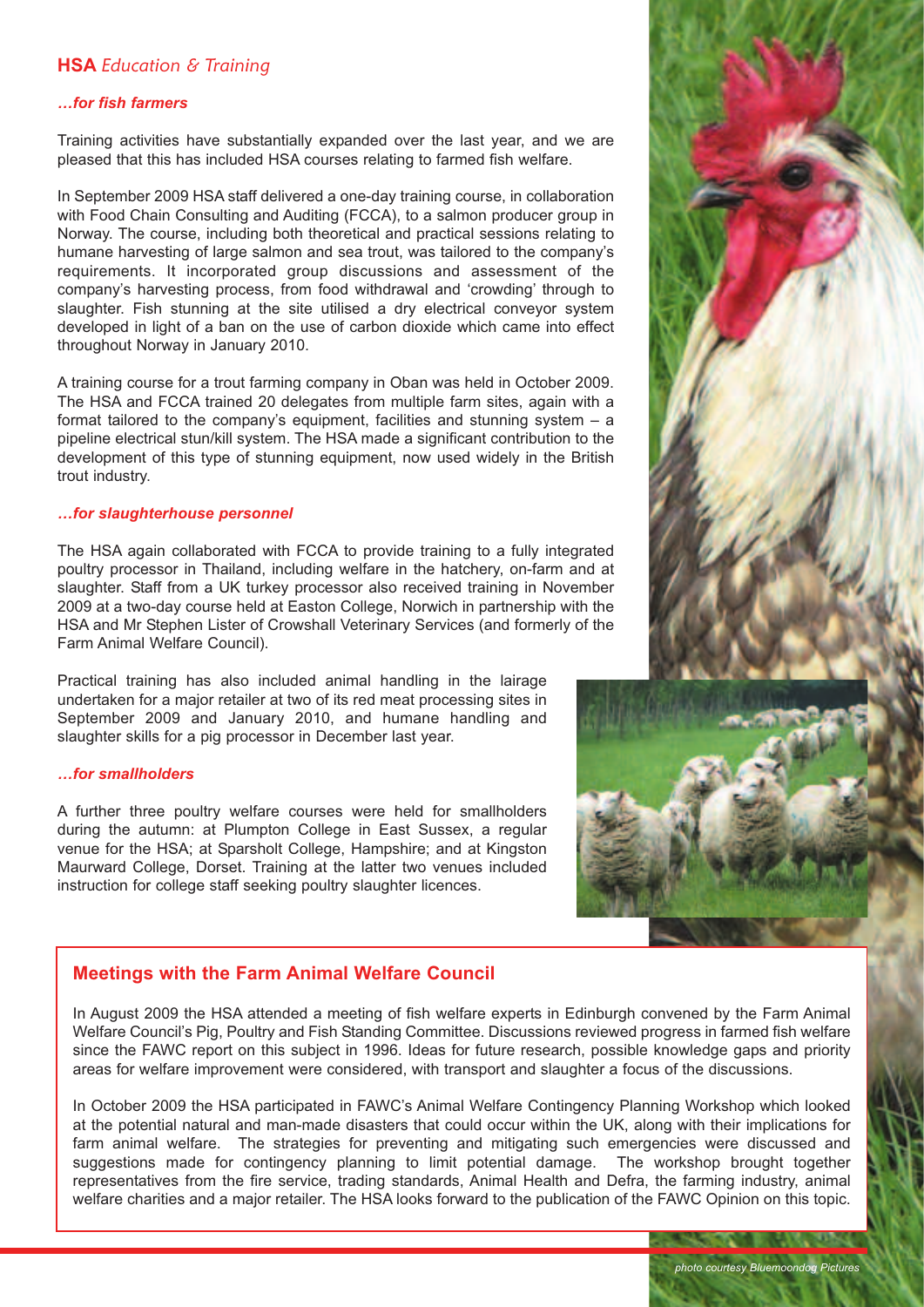



## **Action on fish welfare indicators**

Work continues under the EU-funded 'COST Action 867', the objective of which is to create operational welfare indicators for use by the aquaculture industry. The HSA attended a progress meeting in Paris in September 2009 and is continuing co-authorship work on a paper entitled 'The Slaughter of Fish' for submission to the journal Fish Physiology and Biochemistry. A planned special edition of this journal will consider the biology and needs of fish, the creation of operational welfare indicators and the use of a HACCP style approach to explain how welfare indicators can be used in a commercial environment to define, monitor and control the welfare of farmed fish. The journal edition will encapsulate all the work and progress achieved by the fiveyear COST Action initiative.

## **Government Veterinary Journal**

HSA Technical Officer Liz Bilbe submitted a paper entitled 'An overview of fish welfare at slaughter - a European focus' to the Government Veterinary Journal, the official journal of the Government Veterinary Service, compiled and produced by the Department for Environment, Food and Rural Affairs (Defra) for veterinary surgeons and interested government employees. The paper has now been published (Vol 20 No 2) and it is hoped it will reach a wide audience promoting the welfare of farmed fish at slaughter.

## **British Trout Association**

Liz Bilbe was invited to speak at the British Trout Association's Annual General Meeting in Windermere, Cumbria on 17 September 2009. The meeting provided an excellent opportunity to meet with trout farmers, those involved in aquaculture research and industry representatives for the UK trout industry. The talk focused on the work of the Association (with particular reference to recent developments in fish slaughter) and its new fish welfare training services.

*Many thanks to all those who completed the Members and Supporters Survey! We are now working on much useful information to see how best to take it forward. Your help is very much appreciated.*

## **Building relationships and knowledge**

The HSA's achievements in promoting high welfare during transport, at markets and at slaughter are due in large measure to its working constructively with industry and the research community. In addition to visiting livestock facilities to provide training or welfare assessments, the HSA continues to visit facilities both to advise and to learn, keeping up to date with developments.

Since the Summer of 2009, a wide range of facilities have been visited including two hatcheries, three poultry processors, a salmon farm/processor and a livestock market. We were also pleased to be able to visit an aquaculture research facility at the University of Faro in Portugal and a nearby Sea Bass and Sea Bream farm, establishing links with international researchers while having the opportunity to observe practices with fish species farmed only in very small quantities in the UK.